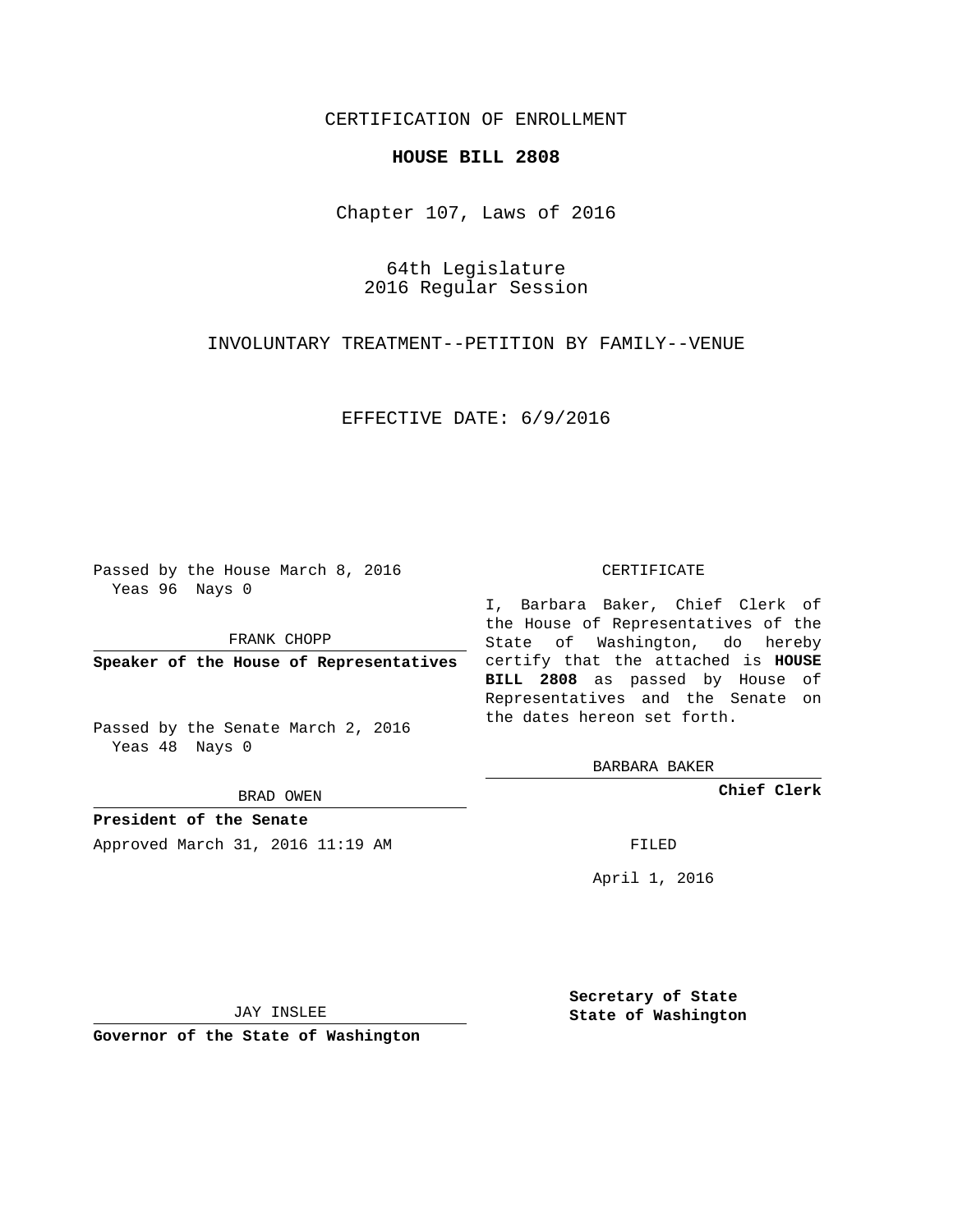## **HOUSE BILL 2808**

AS AMENDED BY THE SENATE

Passed Legislature - 2016 Regular Session

# **State of Washington 64th Legislature 2016 Regular Session**

**By** Representatives Jinkins and Kilduff

Read first time 01/21/16. Referred to Committee on Judiciary.

 AN ACT Relating to amending the process for a person's immediate family member, guardian, or conservator to petition the court for the person's initial detention under the involuntary treatment act; and amending RCW 71.05.201.4

BE IT ENACTED BY THE LEGISLATURE OF THE STATE OF WASHINGTON:

 **Sec. 1.** RCW 71.05.201 and 2015 c 258 s 2 are each amended to 7 read as follows:

 (1) If a designated mental health professional decides not to detain a person for evaluation and treatment under RCW 71.05.150 or 71.05.153 or forty-eight hours have elapsed since a designated mental health professional received a request for investigation and the designated mental health professional has not taken action to have the person detained, an immediate family member or guardian or conservator of the person may petition the superior court for the 15 person's initial detention.

 (2)(a) The petition must be filed in the county in which the designated mental health professional investigation occurred or was requested to occur and must be submitted on forms developed by the administrative office of the courts for this purpose. The petition must be accompanied by a sworn declaration from the petitioner, and other witnesses if desired, describing why the person should be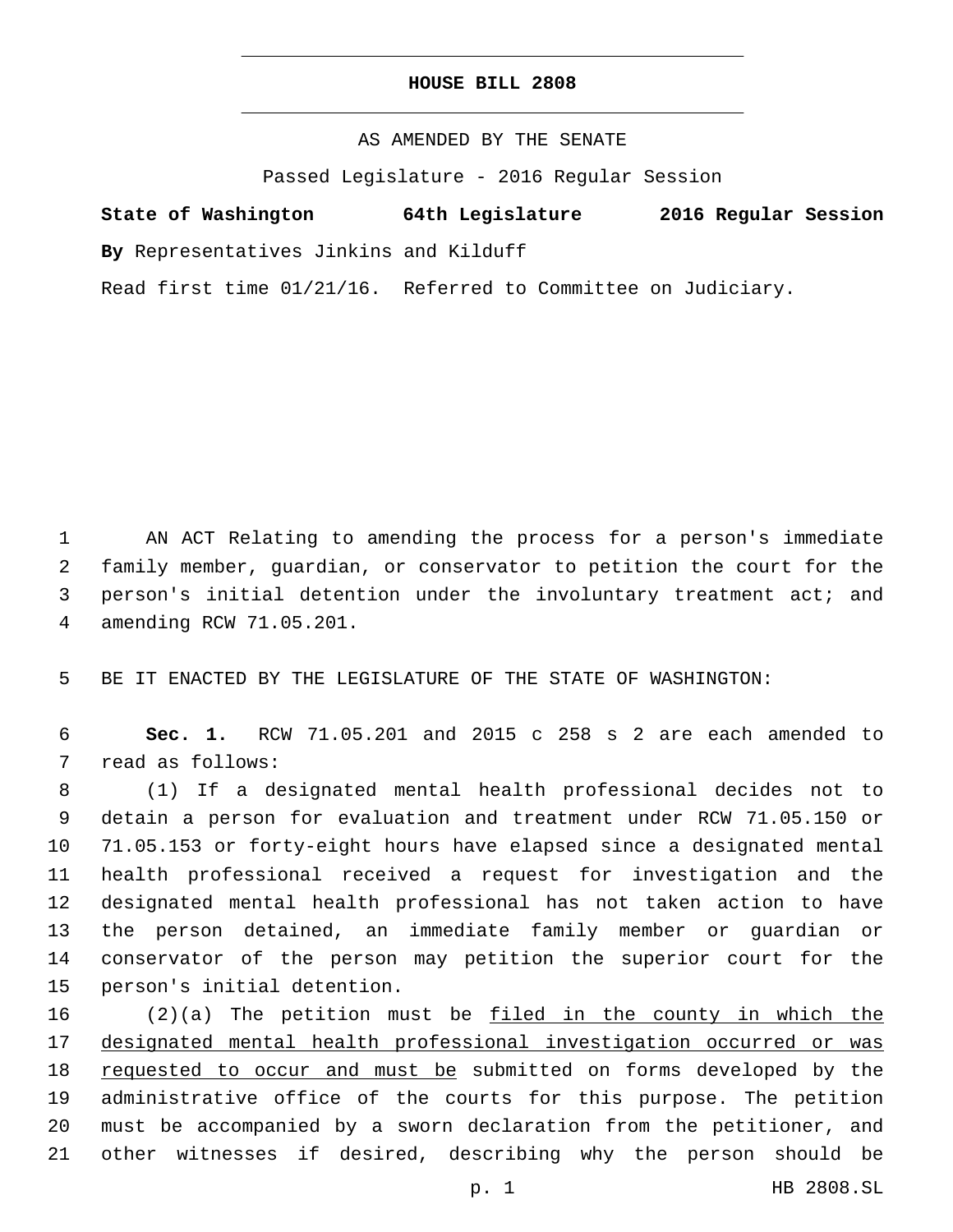detained for evaluation and treatment. The description of why the person should be detained may contain, but is not limited to, the 3 information identified in RCW 71.05.212.

(b) The petition must contain:4

 (i) A description of the relationship between the petitioner and 6 the person; and

 (ii) The date on which an investigation was requested from the 8 designated mental health professional.

 (3) The court shall, within one judicial day, review the petition to determine whether the petition raises sufficient evidence to support the allegation. If the court so finds, it shall provide a copy of the petition to the designated mental health professional agency with an order for the agency to provide the court, within one judicial day, with a written sworn statement describing the basis for the decision not to seek initial detention and a copy of all information material to the designated mental health professional's 17 current decision.

 (4) Following the filing of the petition and before the court reaches a decision, any person, including a mental health professional, may submit a sworn declaration to the court in support 21 of or in opposition to initial detention.

 (5) The court shall dismiss the petition at any time if it finds that a designated mental health professional has filed a petition for the person's initial detention under RCW 71.05.150 or 71.05.153 or that the person has voluntarily accepted appropriate treatment.

 (6) The court must issue a final ruling on the petition within five judicial days after it is filed. After reviewing all of the information provided to the court, the court may enter an order for initial detention if the court finds that: (a) There is probable cause to support a petition for detention; and (b) the person has refused or failed to accept appropriate evaluation and treatment voluntarily. The court shall transmit its final decision to the 33 petitioner.

 (7) If the court enters an order for initial detention, it shall provide the order to the designated mental health professional agency, which shall execute the order without delay. An order for initial detention under this section expires one hundred eighty days 38 from issuance.

 (8) Except as otherwise expressly stated in this chapter, all procedures must be followed as if the order had been entered under